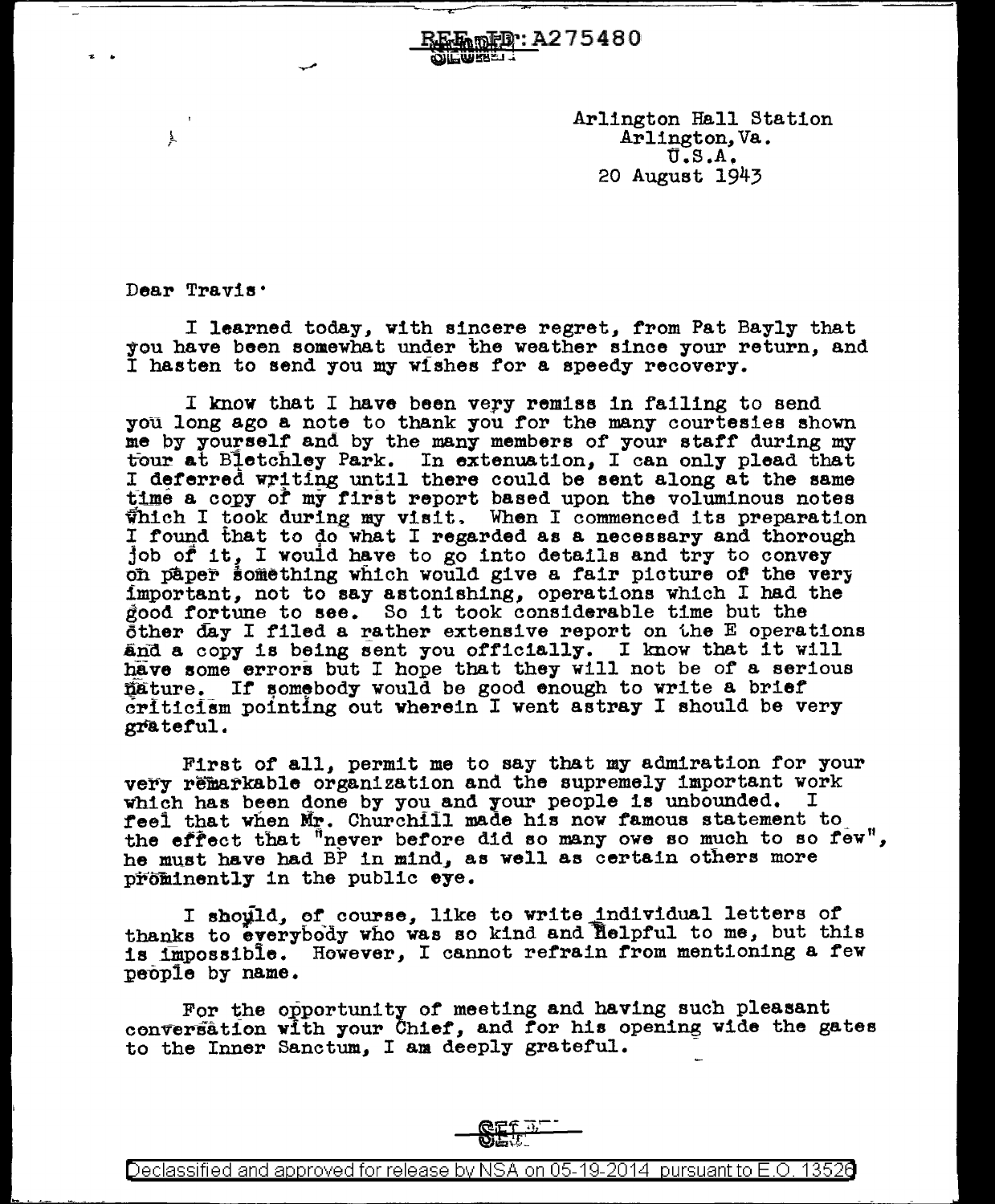## **NEINDER**

To Colonel Tiltman I have written a special letter of thanks.

To Mr. DeGrey I owe a special debt of gratitude, for during your absence he took prompt care of my slightest and oftenes J{OSt casually expressed wish. I owe him special thanks for having made my trip to Cambridge possible and also for having made possible my trip to Oxford, on which he accompanied me and from which I derived much information and considerable pleasure.

To Mr. Welchman and to Wing Commander Jones I owe special thanks further very considerable time they took from more pressing duties to talk with me and give me a comprehensive picture of what their organizations were doing. Mr. Fletcher, in Mr. welchman's group, was extremely helpful in guiding me through the complex maze of Hut 6 operations. To the many, many people in Hut 6 and Hut 3 who were so indulgent and who patiently answered the many questions which I asked, the answers to which weight duly recorded in my notes, particular thanks are due.

To Professor Boase, to Dr. McVittie, and to the various other people in Mr. Cooper's organization, and to Mr. Cooper himself, I owe a considerable debt for the opportunity of seeing a fine show. I find it difficult to express my sincere appreci-<br>ation of the great courtesy shown Lieutenant Colonel Taylor<br>and myself by Mr. Cooper when he took the time to accompany us on a whole day's tour of Cheadle.

To Mr. Page and to Mr. Twinn, of ISOS and ISK fame, I oye\_a debt for the large amount of their own time they gave me. telling me the story of their shows, which I found rather r&scfnating--almost like what one expects to see at the Cinema.

~

To Colonel Pritchard, Major Thompson, Major Evans, Major .<br>Alexander, Captain Shiner, Captain Nenk, Captain Webster, and Captain Ingleby are due many thanks for a fine tour through  $\overline{\text{No}}$ . IV I.S., and to Major Lewis and Major Gadd are due my  $~$ fhanks for an equally fine tour through their parts of No. VI I.S.

I must not fail to mention several others, sucb as Mr. Freeborn, who personally took me through his "works" and later prepared a special report at my request; Major Morgan, who, as<br>the head of your very capable research group, was very helpful; Paymaster Commander Dudley-Smith, who gave me the benefit of hie studies on cryptographic security.

Then there is Commander Hok, who provided a delightful luncheon when I visited his show at Oxford and devoted the